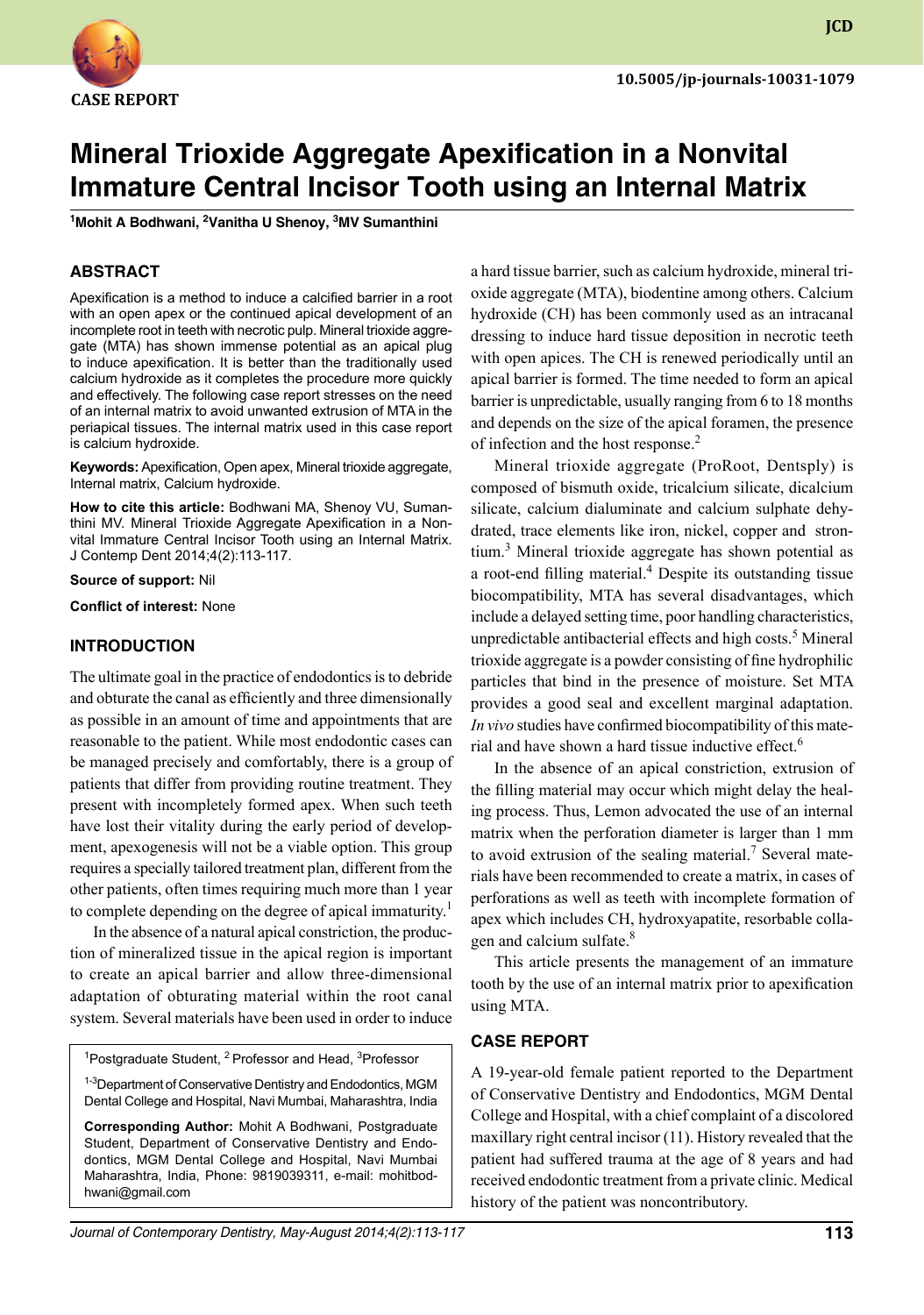Clinical examination revealed discolored 11 (Figs 1 and 2), and an access cavity preparation had been performed in the tooth. The tooth tested negative to both electric and cold tests. Radiographic examination revealed an incomplete formation of the root apex with 11 (Fig. 3) and apical radiolucency with maxillary left central and lateral incisors (21/22). Periodontal status was fair. Periodontal probing depths were within normal limits and there was no associated mobility.

Under rubber dam isolation, the access preparation was modified and the remaining coronal shell was strengthened using composite resin (Filtek Z350, 3M ESPE). Working length was determined radiographically (Fig. 4) followed by minimal circumferential filing using H-files (Mani, India) and copious irrigation with saline and 5% sodium hypochlorite (Vishal Co., India).

Dry, sterile CH powder (Vishal Co., India) mixed with saline to a thick consistency and was placed within the canal for 7 days as an intracanal medicament (fig. 5).

In the follow-up appointment, CH intracanal medicament was removed with saline and H-files. The root canal





was irrigated with saline and dried using paperpoints. A 1 mm plug of dry sterile CH powder was placed at the apex using an amalgam carrier and hand pluggers (fig. 6), as an internal matrix, which would serve as a barrier against which MTA can be compacted.

Mineral trioxide aggregate (ProRoot MTA, Dentsply), mixed as per manufacturer's instructions and was placed apically upto 5 mm in two increments which was verified with radiographs (Figs 7A and B).

A moist cotton pellet was placed for 24 hours within the coronal orifice to facilitate setting of MTA.

In the following appointment set of MTA was confirmed with a plugger. Postendodontic treatment included placement of fiber post (Luminex System) and composite core (Filtek Z350, 3M ESPE) (Fig. 8) followed by porcelain fused to metal crown (Fig. 9). Simultaneously, root canal treatment was completed with 21/22.

### **DISCUSSION**

Traumatic injuries during the root formation stages lead to cessation of the root maturation and leads to the presence



**Fig. 1:** Preoperative labial view **Fig. 2:** Preoperative occlusal view



**Fig. 3:** Intraoral periapical radiograph showing open apex **Fig. 4:** Intraoral periapical radiograph showing working length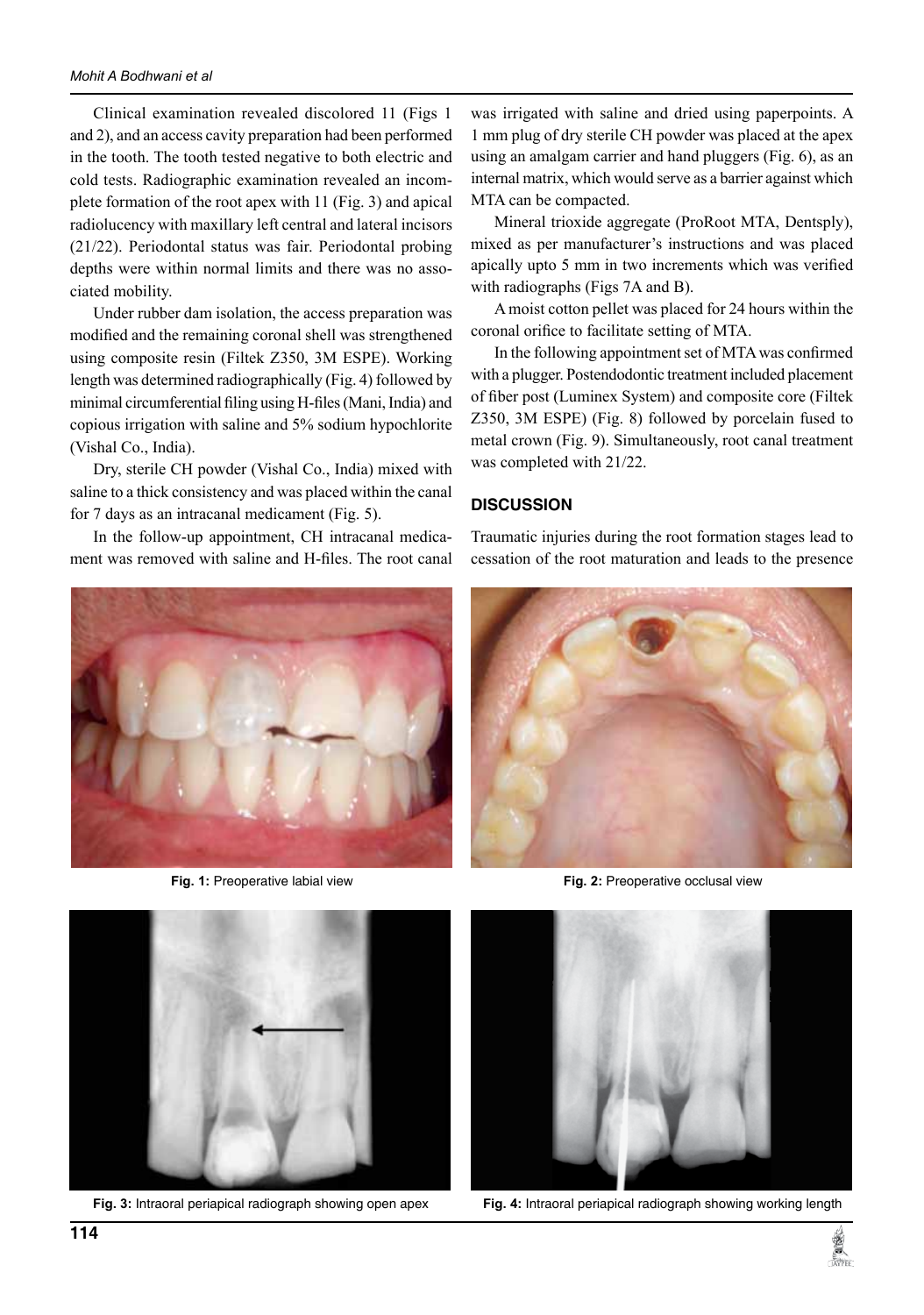of an open apex with the tooth involved. Development of the root of an upper central incisor takes place during the 8th to 10th year of the child's life. Thus, any trauma at this stage leads to incomplete root formation as is seen in the presented case. Root canal treatment at this time is a significant challenge because of the size of the canal, the thin fragile dentin walls and the large open apex. Completion of a root canal filling may be made possible by inducing a hard tissue apical barrier for those teeth which are nonvital. Recent research evidence has demonstrated that the longterm CH apexification treatment significantly reduces the fracture resistance of the tooth. This is attributed to decreased organic support of dentin matrix leading to disruption of the bond between the collagen fibrils and hydroxyapatite crystals that negatively influence the mechanical properties of dentin.<sup>9</sup> Despite higher success rate of apical barrier formation using CH long-term follow-up is essential. Previous studies have described the disadvantages of CH apexification, such as long-term therapy lasting anywhere between 6 and 36 months, failure to control infection, recurrence of infec-



**Fig. 5:** Intraoral periapical radiograph showing dense calcium hydroxide dressing

tion due to loss of coronal seal, reduced patient compliance and cervical fracture.<sup>10</sup> The patient reported here with a weakened coronal tooth structure having a shell of enamel with loss of dentine. The coronal aspect was reinforced with composite resin at the onset of the treatment in order to prevent coronal tooth structure fracture during the subsequent treatment procedures.

**JCD**

A common disadvantage of teeth with open apices is the reduced fracture resistance due to reduction in the amount of presence of root dentin, thus minimum shaping of the root canal was performed. Emphasis was placed on the cleaning and disinfection of the root canal by irrigants and intracanal medicaments.

In the present case, CH was used for 7 days as an intracanal medicament, since it is known to significantly reduce the endodontic microflora without compromising the fracture resistance of dentin. Calcium hydroxide when placed for not more than 30 days does not cause any deleterious effect on dentin.<sup>11</sup>

Apexification treatment is supposed to create an environment to permit deposition of cementum, bone and periodontal



**Fig. 6:** Intraoral periapical radiograph showing internal matrix of calcium hydroxide



**Figs 7A and B:** (A) Intraoral periapical radiograph showing 1st increment of MTA, (B) intraoral periapical radiograph showing 2nd increment MTA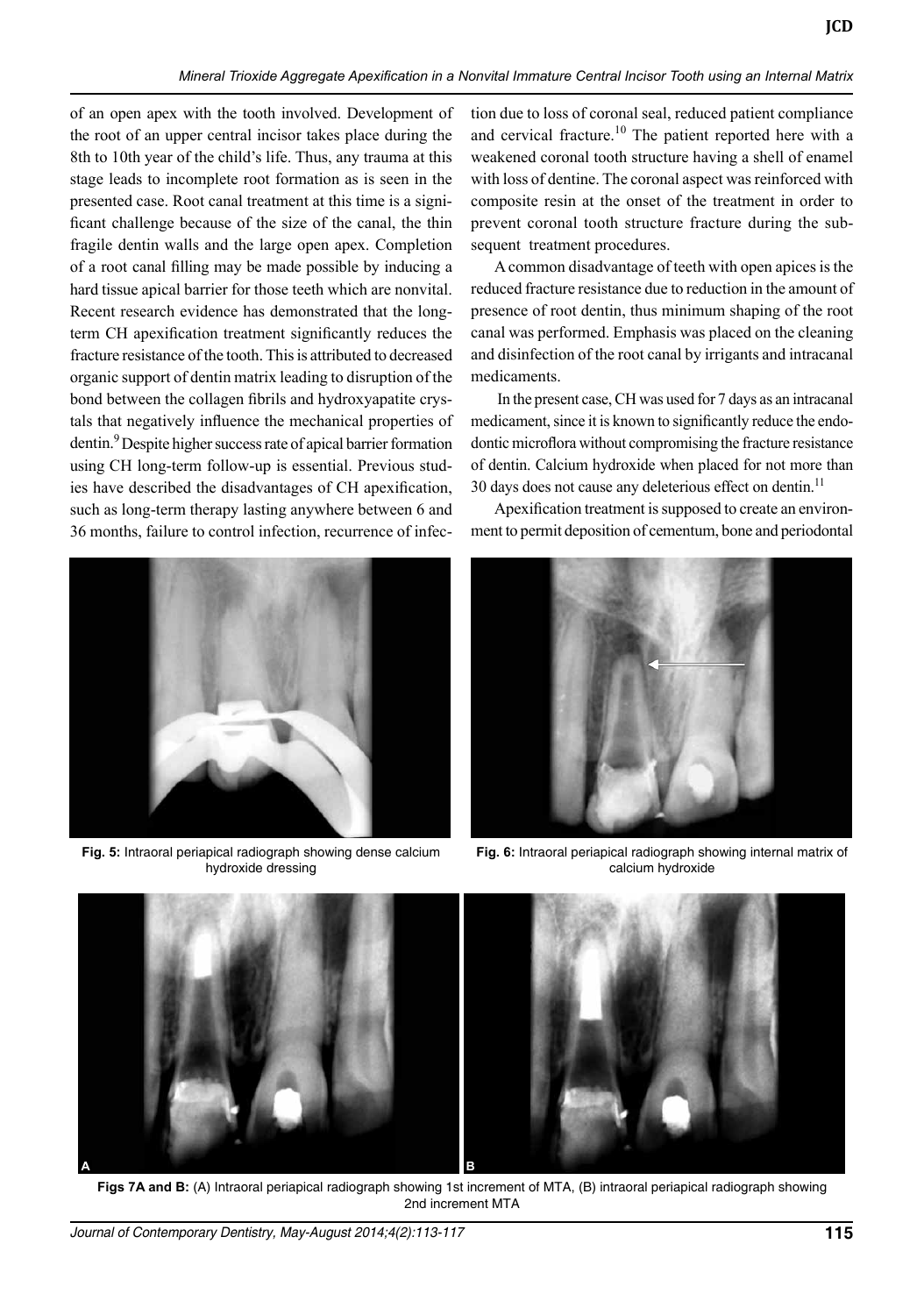ligament to continue its function of root development. The goal of this treatment is to obtain an apical barrier to prevent the passage of toxins and bacterial into the periapical tissues from root canal. Technically this barrier is necessary to allow compaction of root filling material.<sup>12</sup>

Mineral trioxide aggregate has shown to be effective in performing the same procedure in a considerably lesser period of time with predictable results when compared to traditional apexification using CH. Mineral trioxide aggregate placement in a wide open apex may result in its extrusion into the periapical area, which may result in the persistence of the inflammatory process, which may complicate or even prevent repair of the tissues.<sup>13</sup> Thus, the extrusion of MTA into the periapical tissues can be prevented by the use of an internal matrix, which reduces the leakage of the sealing material and allows favorable response of the periodontal tissues. Several materials have been recommended for the fabrication of this matrix, including resorbable collagen, calcium sulphate, CH, hydroxyapatite, tricalcium phosphate and demineralized bone.<sup>14</sup> Calcium hydroxide, resorbable collagen or calcium sulphate are usually recommended as suitable matrix materials. The advantage of these materials is the possibility of resorption in the bone wound, thus allowing new bone formation.



**Fig. 8:** Intraoral periapical radiograph showing fiber post placement and composite core build up



 **Fig. 9:** Postoperative clinical photograph following the placement of full coverage crowns in 11, 21 and 22

Dry calcium hydroxide powder was the material of choice to create the internal matrix, because it is biocompatible with the periapical tissues, resorbable, good handling properties, easily available and cost-effective.<sup>15</sup> The use of matrix is advisable, since its placement in the area of bone destruction provides a base on which the sealing material especially MTA can be placed and packed onto. Mineral trioxide aggregate when freshly mixed has a soft consistency and may be layered without pressure againt the internal matrix placed. Calcium hydroxide takes about 6 months to resorb.

Five millimeters apical plug of MTA was placed in the presented case. The manufacturer of MTA recommends 3 to 5 mm thickness of MTA for apexification procedure. Al-Khatani A et al observed that a 5 mm apical plug completely prevented bacterial leakage.<sup>16</sup>

The production of bone morphogenetic protein-2 (BMP-2) and transforming growth factor beta-1 (TGF ß-1) could be two important contributors to the favorable biologic response stimulated by MTA in human periapical tissues.<sup>17</sup> It has also been shown that the stimulation of interleukin production by MTA may allow for the overgrowth of cementum and facilitate the regeneration of the periodontal ligament and formation of bone.<sup>18</sup>

In order to deliver the necessary dampness for the hardening of the MTA, a wet cellulose swab, moist gauze, moist cotton pellet have been recommended, though moist cotton pledget has a disadvantage of cotton fibers which may stick to the MTA and also risk of bacteria re-entering the cavity through the temporary filling. In the present case, moist cotton pledget was used, but care was taken to see to it, that no fiber extended through the temporary filling.

One visit apexification avoids the possibility of leakage between visits, shortens the treatment time between the patient's first appointment and the final restoration and because a bonded post could be placed immediately within the root canal and the core build up and final restoration can be delivered quickly, the potential for fracture of immature teeth is reduced, all of which makes the one appointment MTA procedure cost-effective.

Mineral trioxide aggregate has two specific phases composed of calcium oxide and calcium phosphate after reaction with water. Thus, MTA has calcium oxide on its surface that could react with tissue fluids to form calcium hydroxide. For this reason, it is believed that MTA actively promotes hard tissue formation rather than being inert or an irritant like most other materials. New cementum may be derived from either the remaining periodontal ligament or it is derived from the ingrowing connective tissue.<sup>19</sup>

While it is recognized that extrusion of MTA via an open apex is not a common mishap during the apexification

**REAL PROPERTY**